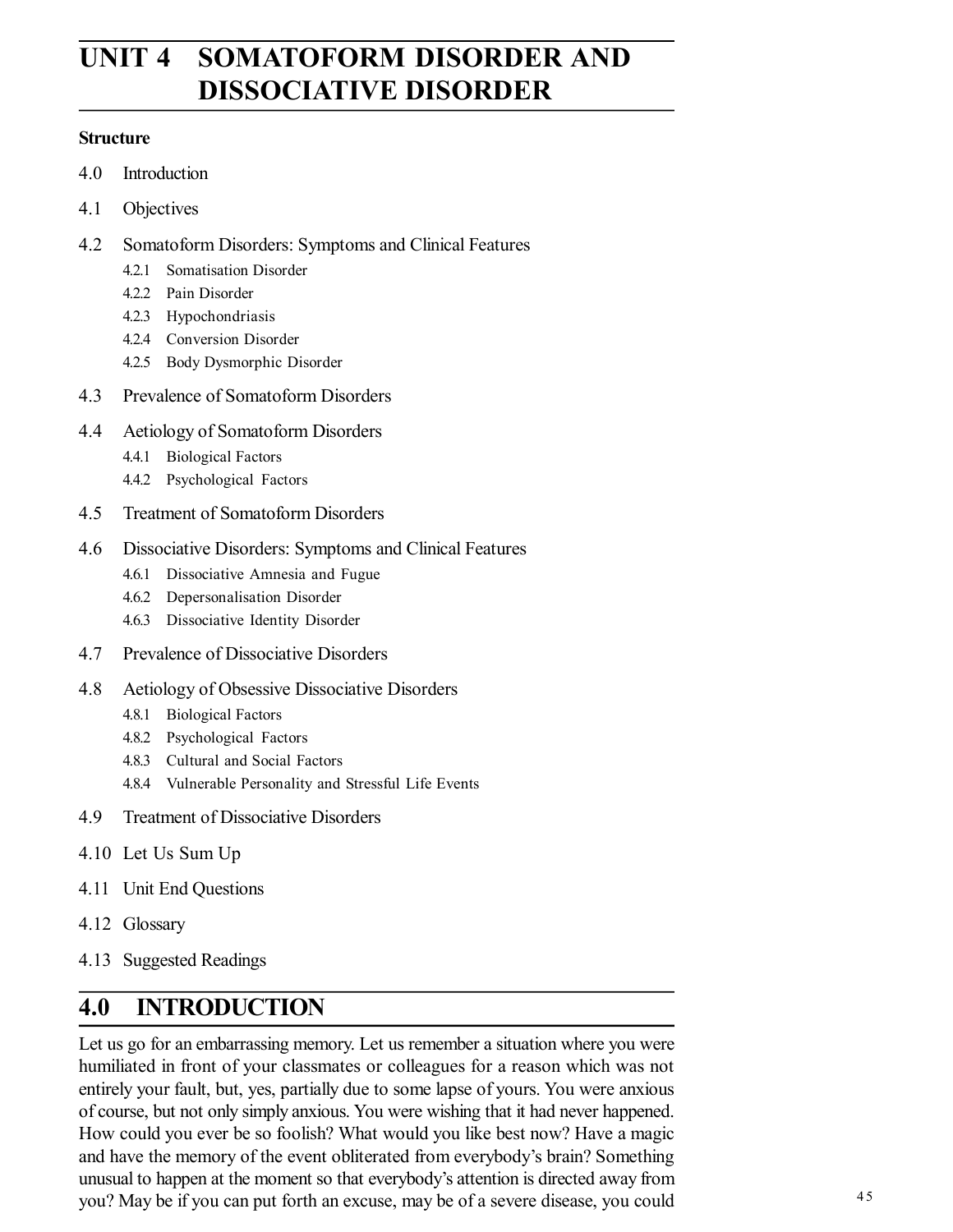plea not guilty? The two disorders we would study in this unit involves this kind of wish fulfilling mechanism to wipe away the difficulty in handling an emotionally difficult situation.

In the earlier three units you have learnt about different types of Anxiety disorders. In all those disorders the anxiety in response to stressful situation was the most prominent symptom. In the present unit you would learn about two groups of disorders where stressful situation is not responded to by overt expression of anxiety. Both of these two groups of disorders involve attempts on the part of the person to *escape the unpleasant stressful situation by using particular intrapsychic mechanism*. The overt anxieties are not present, but are replaced by either physical symptoms or distorting the relation between self and reality by selective modification of memory and identity. These are, respectively, the Somatoform Disorders and the Dissociative Disorders. You would also read case studies exemplifying the typical symptoms. The names of all case studies are fictitious and all important identifying information has been changed to maintain anonymity of the persons.

As you encounter persons suffering from these two groups of disorders, you may discover a dramatic expression of the symptoms. But you must not presuppose that these people are necessarily faking or 'malingering'. The dramatisation occurs at a level below the consciousness, and the person, at her conscious level actually feels only whatever she reports. This process makes it a challenge for the mental health professional to differentiate Somatoform and Dissociative Disorders from Malingering and intentional falsification. While in children the symptoms are often transient, in adults these disorders may take a chronic and disabling form.

#### **4.1 OBJECTIVES**

After completing this unit, you will be able to:

- Define somatoform disorders;
- Describe the types and symptoms of somatoform disorders;
- Explain the aetiology of somatoform disorders;
- Elucidate the treatment of somatoform disorders;
- Define dissociative disorders;
- Describe the types and symptoms of dissociative disorders;
- Explain the aetiology of dissociative disorders; and
- Elucidate the treatment of dissociative disorders.

## **4.2 SOMATOFORM DISORDERS: SYMPTOMS AND CLINICAL FEATURES**

When you have been under considerable stress, you may have experienced bodily symptoms like headache or gastric problem. The psychological pain seems to take a physical or somatic form. This is quite common in children and not so uncommon among adults. Teachers in junior schools are well aware of how frequently children develop symptoms like stomach ache and nausea in response to academic or interpersonal stress. Again, you may have seen or heard stories of people fainting whenever they encounter any stress. Sometimes they may be simply faking the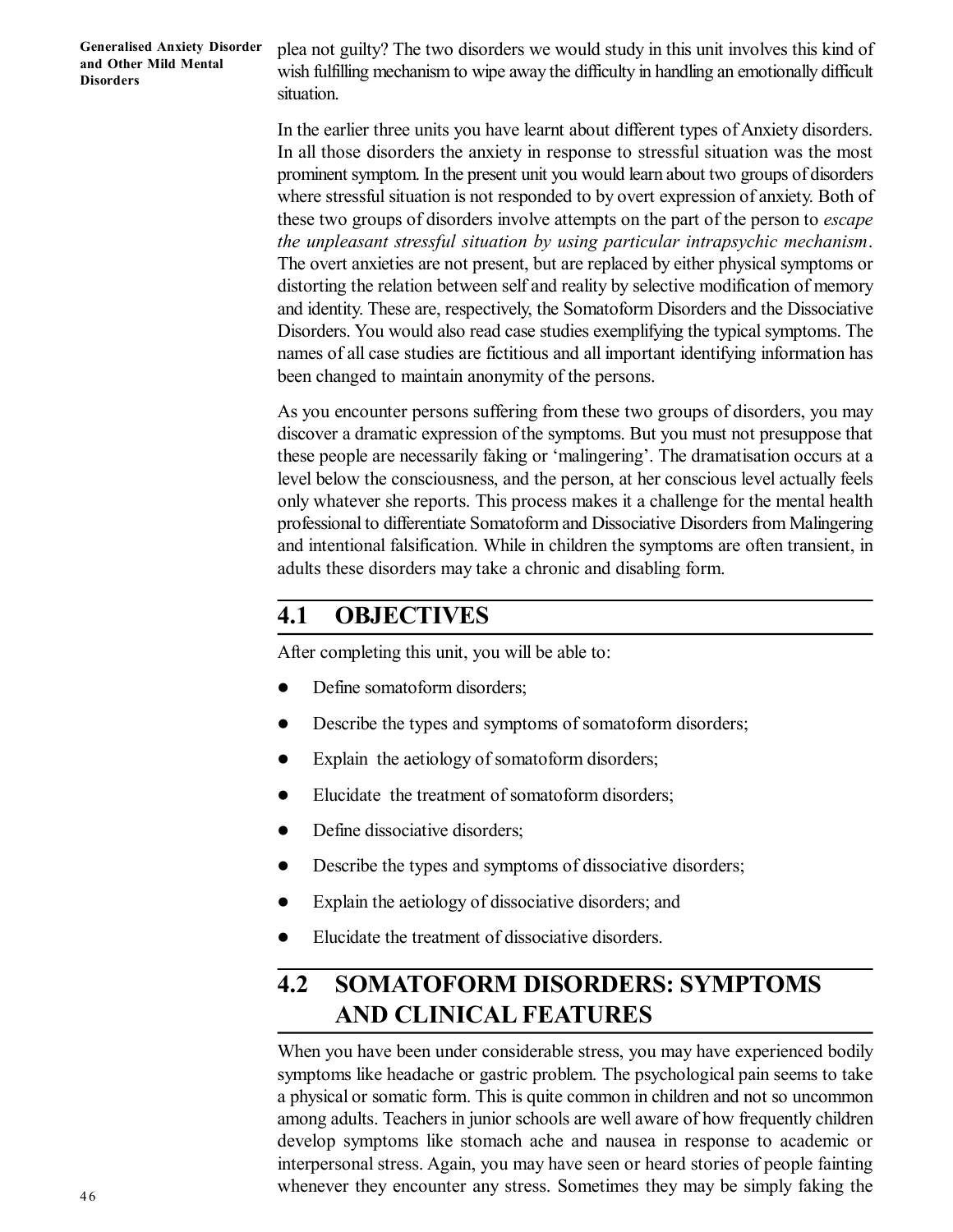symptoms to draw attention or to avoid immediate embarrassment. But many a times they truly experience the bodily pain or truly lose consciousness. These may be examples of Somatoform Disorders.

Somatoform disorders refer to a group of disorders where the person reports physical complaints characteristic of bodily dysfunction. But investigation usually fails to elicit any actual physical defect. In this unit you would learn about the symptoms and clinical features of five major types of Somatoform Disorders, namely,

- **•** Somatisation Disorder
- Pain Disorder
- Hypochondriasis
- Conversion Disorder
- Body Dysmorphic Disorder

#### **4.2.1 Somatisation Disorder**

You may recognise Somatisation disorder by the presence of multiple physical symptoms at different locations of the body. DSM IV –TR mandates that that it must begin before 30 years of age. There must be at least 4 pain symptoms in different sites of the body (foe example, head, neck, back etc.), at least 2 gastrointestinal symptoms (like diarrhoea, nausea etc.), 1 sexual symptom other than pain (for example erectile dysfunction, lack of desire) and 1 pseudoneurological symptom (for example fainting). Adequate medical investigation must have been made to exclude all known organic origin of the symptoms.

The symptoms of Somatisation disorder are vague. The person often goes for doctor shopping and frequent hospitalisation. Sometimes as a result of unwarranted faulty treatment and invasive interventions, actual physical symptoms may occur to complicate the issue. Depression and anxiety may accompany the Somatisation symptoms.

A Case Study of Somatisation Disorder: Rina is a 24 year old middle class married woman. She had lost her mother in her childhood and has been reared up by her father. Before her marriage she suffered from migraine and frequent cold. After marriage she had encountered difficulty at her in-laws house. Her mother-in-law expected her to take some household responsibilities which she could not complete due to her frequent headache. She disliked her mother-in-law and wished her dead. Her husband was initially supportive of her, but gradually became irritated due to her constant complaints. Rina became depressed and developed pain in her neck and back which prevent her from sitting straight for long. Her headache has become more frequent and severe. She also has frequent sore throats. She developed problem of digestion and often had diarrhoea and nausea. Her hand trembles at the slightest provocation and she had fainted a few times after quarrelling with her husband. Her sexual desire is on the wane and she complains of pain during intercourse. Her husband is very dissatisfied with the state of affairs and is contemplating divorce.

#### **4.2.2 Pain Disorder**

You may find that some people experience persistent pain in certain specific areas of the body. No physical cause can usually be identified through investigations. Even if some organic problem is observed, it is inadequate to explain the stated subjective degree of pain. The psychological factors are recognised as significant precipitator of the pain symptom.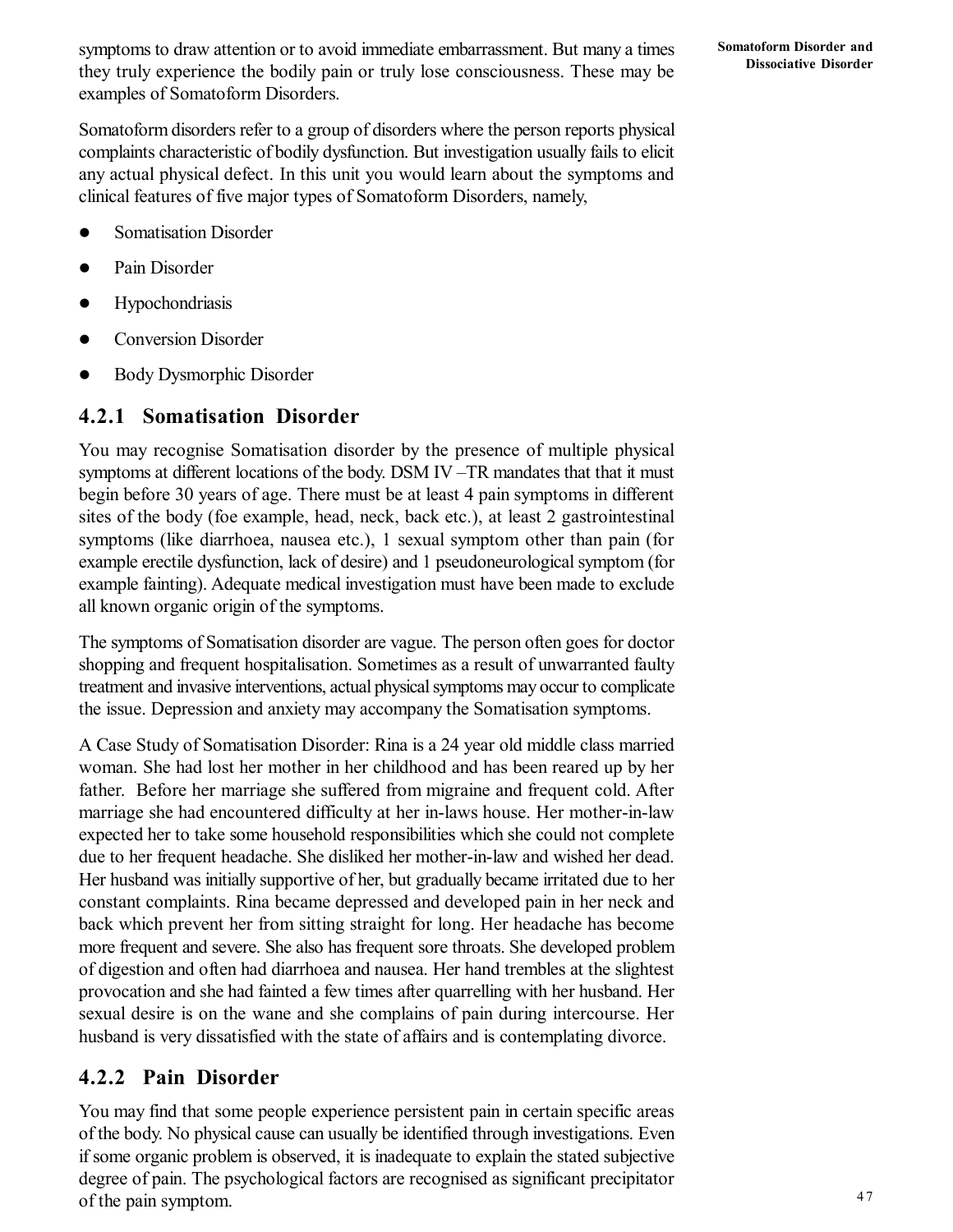A Case Study of Pain Disorder: Joseph is a 17 year old manual labourer from a tribal area, working in the city. He is the oldest of three siblings. His father was also a labourer but lost his job due to alcoholism. Joseph had too often seen the plight of his mother at home. In their village, Joseph often stayed away from home and wandered around the forests. He had also attended school which he liked, especially because of a teacher who loved him. Joseph wanted to study in the school and had an ambition of working in an office. As his father lost his job, Joseph's mother asked him to go for work. One of his father's friends has arranged the same job for him. Joseph hated leaving school, but ultimately had to agree. He did not like the work he had to do, but did it for six months. Then one day he fell from a pile of bricks and hurt his ankle. Treated by a doctor he recovered, but developed a pain the back. He attributed it to the fall and said that it had been neglected by the doctor. The pain increased and he had to leave the job. He had seen doctors who had investigated the probable cause of pain. But nothing was found to explain it. Now he sits idly at home while his younger brother goes for work.

#### **4.2.3 Hypochondriasis**

Hypochondriasis is characterised by fear of physical disease. You may have come across persons who suspect that they have serious diseases like cancer and cardiac problems. Investigations however reveal that no organic pathology is present. While many of us may occasionally read some bodily discomfort as a sign of some serious problem, the person with hypochondriasis is quite convinced about the presence of the disease.

DSM IV –TR states that preoccupation with fear of contracting or having a serious disease is the main criterion of Hypochondriasis. The conviction is based on misinterpretation of some transitory bodily symptom. For example a person may interpret a sore throat as the first sign of throat cancer.

You will often find the persons with Hypochondriasis at the doctor's door. But the assurances of the doctor as to the absence of any pathology do not change their conviction. Rather they change doctor frequently and start the investigations afresh. Often the disease they imagine is a fatal one like cancer, severe cardiac problem or HIV / AIDS. Such persons often read medical bulletins, self diagnose themselves and also try to treat themselves. The treatment modes can be magical or semi scientific.

How would you differentiate between Somatisation disorder and Hypochondriasis? In the first place severity of conviction of a fixed diagnosis is greater in Hypochondriasis. Secondly, Hypochondriasis is not necessarily about many disorders, but like Pain disorder may be located in one or two sites.

A Case Study of Hypochondriasis: Dinesh, 35, an upper-middle class educated employed man from a metropolitan city had an affair with a girl who later turned out to be a sophisticated prostitute. Dinesh learnt it the hard way and was both heartbroken and appalled. That was about six years back. He was afraid that he might have contracted HIV, and after much deliberation, consulted a doctor who recommended blood test. Dinesh turned out to be negative, to his immediate relief. However, this assurance seemed to be short lived, as he never came to believe permanently that he was not afflicted with HIV. After the first testing, he had a bout of severe cold which he attributed to the same undetected virus. He had read plenty of information on HIV / AIDS and had learnt that a positive finding on the blood test ensures that you have HIV, but a negative finding may be misleading. He went for retesting and was again found negative. Now he interprets every little stomach upset and feverish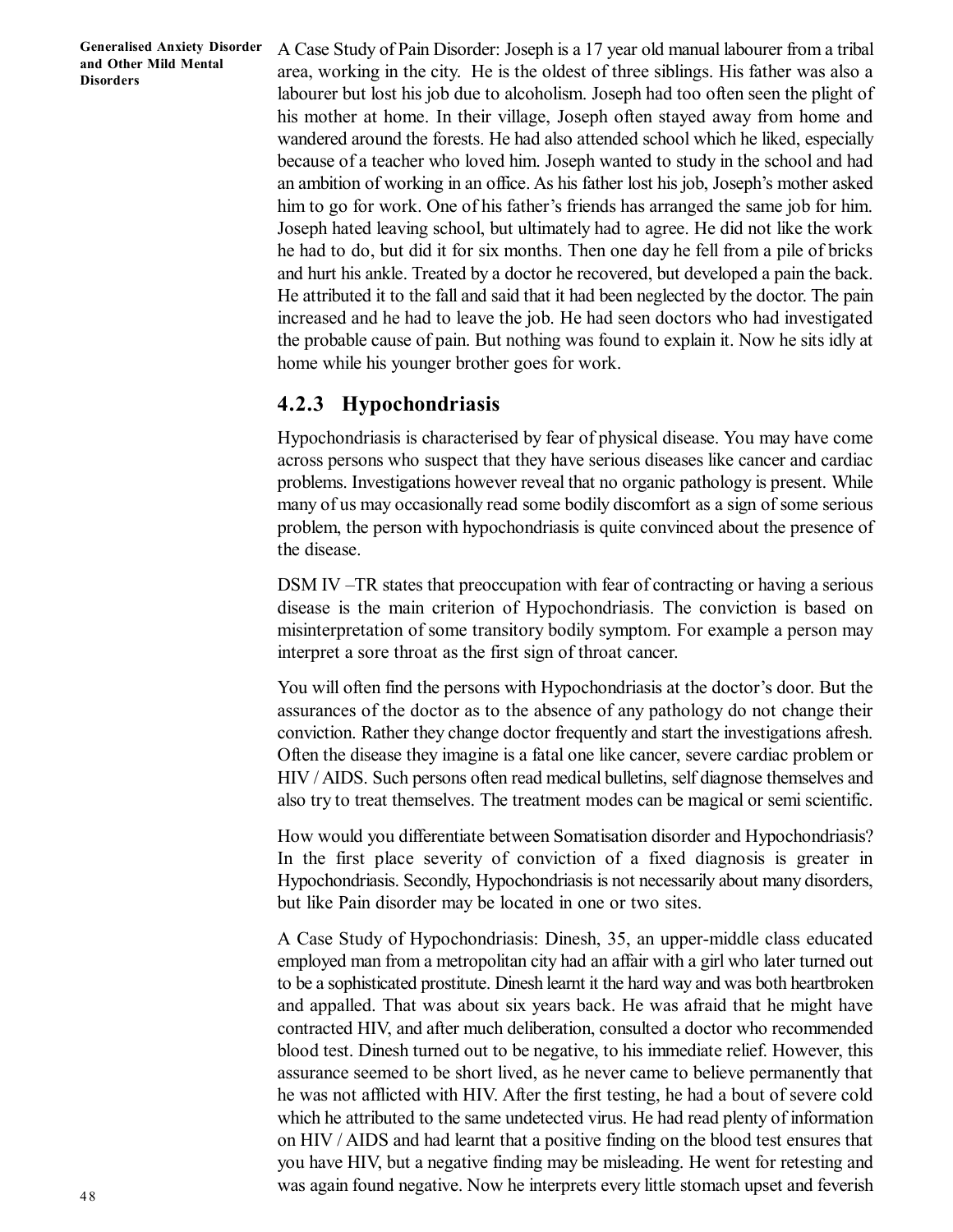feeling as indicative of HIV. He spends the whole evening scrutinizing his body looking for swollen glands and skin rashes. He goes to doctors for every small ailment, though he does not always reveal his suspicion about HIV. He insists on being treated with strong antibiotics as he believes that he has low immunity. He rejects those doctors who prefer to treat with lesser medicines or recommends natural cure.

#### **4.2.4 Conversion Disorder**

You must have heard about hysteria. The word comes from the Greek word 'hysteros' which means the womb. It was wrongly believed at one time that hysteria occurs only in women because of their suppressed sexual desire. The most common symptom was fainting or paralysis of the limbs under psychosocial duress. Sigmund Freud's concept of the unconscious emerged from his treating of patients with hysteria. His patient Anna O, a young lady with paralysis, has been famous in the history of Psychology and Psychoanalysis for being key to Freud's understanding of the nature of the unconscious.

Presently, the word hysteria is no more in scientific use. Conversion disorder is the term that comes closest to hysteria. In Conversion disorder the person suffers from a real disability – often loss of a sensory or voluntary motor function. DSM IV –TR states that the symptoms would imply a neurological condition. However upon examination no neurological problem would be found. Some common examples of Conversion are partial paralysis, blindness, deafness and pseudoseizures. DSM IV – TR further states that psychological factors should be judged to be associated with the symptom, as these symptoms often develop after severe conflict or other stressors.

You need to be aware of the signs that distinguish Conversion disorder from real neurological problems. You may wonder why you need to know these, because the neurological investigation itself would establish the validity or invalidity of the disorder. However, we know only a very small part of our brain functions and it is possible that we may have missed some indication in the physical tests. Therefore you must be able to cross check the diagnosis with functional signs as well. In the first place, the Conversion symptoms are often preceded by a stressor, though the person is unaware of and even denies any connection. Secondly, the symptoms may be in contradiction to what would have been expected from a neurological perspective. For example, in 'glove anesthesia', the person feels her hands numbed up to the wrist, while the nerves run up to the arm, and any true neurological problem would affect the entire nerve. This may be induced by hypnosis. Third, there seems to be a peculiar lack of concern and anxiety that should have happened in case of a real loss of function. A blind person seems unconcerned about his sudden loss of vision. This lack of apparent concern is known as 'la belle indifference'. Finally, the paralysis may be selective in time and space. A person with a paralysed leg may be able to move the legs during sleep.

A Case Study of Conversion Disorder: Akhtar, a 30 year old man from a middle class family was an employee of a Government Undertaking. His job was to supervise the loading and unloading of goods by the workers. He happened to be on the factory floor when an accident took place resulting in many workers getting wounded. Akhtar was also hurt in the face and on the head and became unconscious. Later on he was treated duly and declared fit by the Medical Board of the Company. However, from after a few days of the accident, Akhtar had been telling that he had become blind. He was tested thoroughly by the doctors who declared that there is nothing wrong either in the peripheral (at the level of the eyes) or central (in the brain)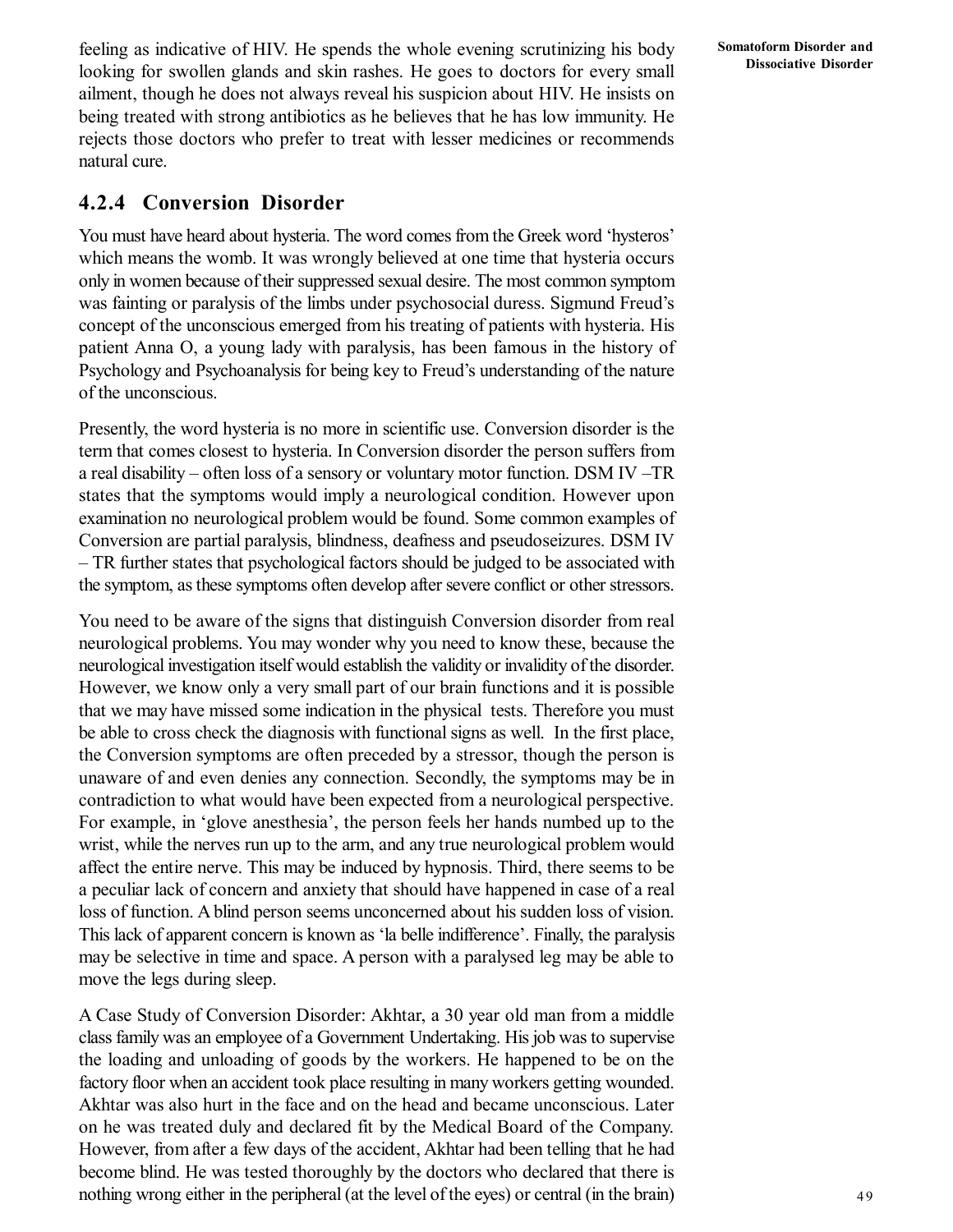mechanisms of his vision. Akhtar sticks to his claim, and considers himself unfit for joining his job. He walks with the help of his mother and has to take her help in all matters like finding the shirt and guiding him to the items of food. He stays at his home and spends time in front of the TV saying that he cannot see, but he can listen to the music and conversations and he enjoys that. He wants compensation for his disability and is planning to sue against the Company.

#### **4.2.5 Body Dysmorphic Disorder**

Is your friend so concerned about the shape of his ears that he wears his hair long and tries to hide his ears under locks of hair? Body Dysmorphic Disorder refers to the undue concern over body features. According to DSM IV –TR it is defined as unnecessary preoccupation with an imagined or exaggerated defect in appearance.

This imagined defect may be anywhere as for example the person may have an diea that his nose is too large etc., big nose, small ears, skin blemishes, shape of the breasts or genitalia, too fat or too thin limbs and so on. Sometimes you may detect a slight real anomaly or lack of proportion, but in the person's own judgment it has been magnified many times.

You may find the person with Body Dysmorphic Disorder often viewing oneself in the mirror and asking others for opinion about the slightest change in that part of her body. However these assurances do not help them to get out of the problem. She also tries to hide the defect under heavy make up or other accessories, or even go for plastic surgery. Unfortunately even plastic surgery does not always satisfy her.

A Case Study of Body Dysmorphic Disorder: Ratna believes that she has a 'too flat bone of nose'. At the age of 20 she is introvert and immensely soft spoken, particularly because she does not want to draw anybody's attention to her 'ugly nose'. She cannot speak to anybody spontaneously as she feels that everybody is looking at her nose and suppressing a big laugh. She looks at the mirror many times a day, and tries to pull her nose bone up. She sometimes covers her nose with her palm and evaluates her beauty minus the nose. Her parents have told her many times that her nose is perfectly within the normal range of sizes, but she is disconsolate. She has confided the problem to a friend who had assured her, but to no avail. She has developed the habit of placing her palm on the nose while forced to converse with anybody. It becomes difficult for other people to hear what she is saying and this makes her a poor socialiser. This in turn further reduces her self esteem and adds to her distress. She is thinking of visiting a plastic surgeon for remedy, but knows that she cannot afford the cost at the moment.

## **4.3 PREVALENCE OF SOMATOFORM DISORDERS**

How common are the Somatoform disorders? Prevalence of the different types of Somatoform disorders is not the same. Somatisation Disorder usually begins in adolescence. It is more common in lower socio-economic class and among women. Lifetime prevalence is 0.2% to 2% in women and 0.2% in men. The prevalence of Pain Disorder in general population is not known. It is seen more often in women. Hypochondriasis is the most commonly seen Somatoform disorder, being present in 2% to 7% of the general population. It often starts in early adulthood and is equal in both sexes. Conversion Disorder was quite common at one time, but with knowledge of the dynamics of this disorder and with psychological sophistication of the general population, it has come down to less than .005% of the population. It is rare in the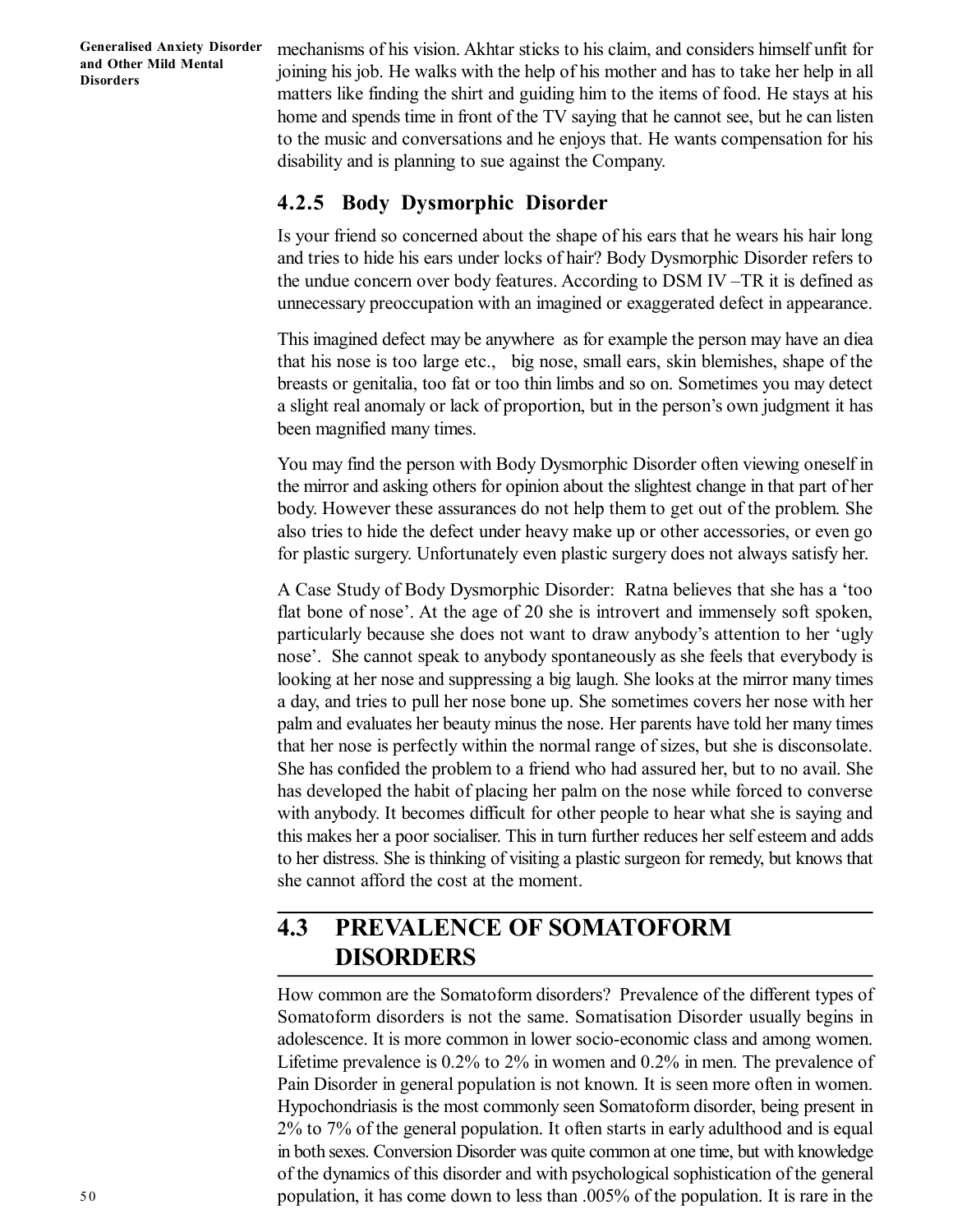urban educated group, and seen somewhat in the rural and low socio-economic status groups where knowledge of conversion as a defence is not available. It is seen more in women. The exact prevalence of the Body Dysmorphic Disorder is not known as many of us may have slight preoccupation with body parts. An estimated 2% to 5% of general population may have crossed the limit of normal preoccupation and may be said to be suffering from the disorder. It is equal across both sexes.

## **4.4 AETIOLOGY OF SOMATOFORM DISORDERS**

The aetiology of all the somatoform disorders would be discussed together. You may learn about the biological and psychological factors in the section below.

#### **4.4.1 Biological Factors**

The biological factors, at least so far the present knowledge goes, are of less significance than the psychological factors in the aetiology of Somatoform disorders. There has been some overlap between OCD and Body Dysmorphic disorder, implying possible common genetic disposition. However, twin studies have not been able to provide strong biological evidence till date. At best a vulnerable personality may have been inherited.

#### **4.4.2 Psychological Factors**

Among the psychological factors, you would learn about the psychoanalytical approach, learning approach and cognitive approach. You would also know about the possible role of stressors and vulnerable personality.

- i) **Psychoanalytical Approach:** At the basis of psychoanalytical approach to Somatoform disorders is the concept of unconscious conflict and gain. It is assumed that psychic pain and distress is projected onto the body for the purpose of some kind of advantage.
- ii) **Primary Gain:** The primary gain helps to preserve the integrity of ego in the face of the stressful situation. It is often related to internal motivation. When any uncontrollable yet unacceptable sexual or aggressive impulse attempts to burst out, the ego is under threat of disruption. It tries to maintain control, and in that attempt may use repression whereby the emotion is disowned and an escape or a punishment may be arranged by projecting disability onto the body. Take for example the case of a girl who had to stay homebound for long due to his father's last illness. When her father expired she was free at last to move around at will. The realisation that she was happy at her father's death caused strong guilt in her. The next morning she could no longer move her leg and was supposedly paralysed. She had twofold advantage by being immobilised through paralysis. Her need for acknowledging the unacceptable emotion was prevented and she could also inflict upon herself a punishment for his guilt by not being able to move at all.
- iii) **Secondary Gain:** The secondary gain is the interpersonal, social or material advantage later accrued from the symptom. Patients acquire a number of advantages as a result of being in the *sick role*, for example – being excused from obligations; receiving company of the beloved one, getting special attention etc. It is mostly unconscious, and results in some kind of secondary benefit. Such was the case of Akhtar stated earlier whose blindness might earn him a fat compensation. Thus it makes the disorder more persistent and resistant to treatment.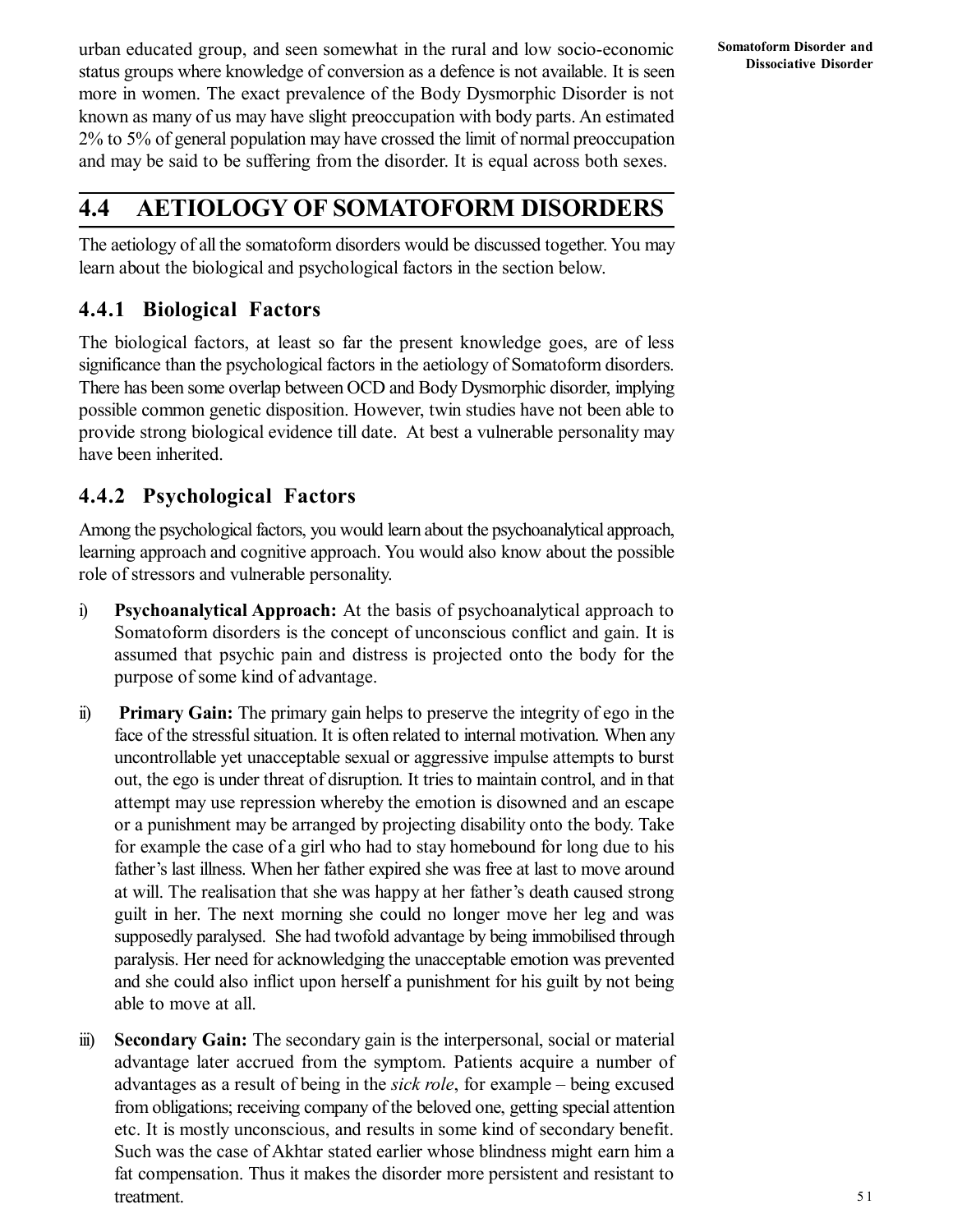Both Conversion Disorder and some instances of Hypochondriasis can be explained by this view. Psychoanalytical approach offers similar explanation for the other Somatoform disorders. However, it fails to explain why Somatisation and Pain disorders are located at certain body parts. That is the content of somatising is less well explained by this approach. Fig.given below represents the psychoanalytical model of Somatoform disorder.



**Fig.: Psychoanalytical model of Somatoform disorder**

- iv) **Learning Theory Approach:** The learning approach emphasises conditioning and modelling. If you look into the history of the persons with Somatoform disorder you may find that in their childhood and also in their immediate environment, the sick role has been reinforced in various ways. They might have been excused from heavy work or attention had been showered on them. In this sense, the concept of secondary gain is used in a different language by the learning theorists. You may also observe that in case of Hypochondriasis and Pain disorders there may have been a patient in the family who actually suffered from that disease. For example seeing a cancer patient at home may predispose one to believe that she also is suffering from cancer. Thus imitation and modelling seems to play a role.
- v) **Cognitive Approach:** The cognitive approach to the aetiology of Somatoform disorders emphasises problems in information processing and cognitive bias. It has been observed that persons with Somatoform disorder selectively pay greater attention to and have selectively more accurate memory of bodily symptoms. They also tend to consider any passing mild symptom as catastrophic. The cognitive approach to Conversion disorder and Hypochondriasis suggests that the person reflects through the disorders only what she knows and expects in a particular disorder. For example in 'glove anaesthesia', the lack of knowledge about the nerves running through the hand is crucial. Thus these two disorders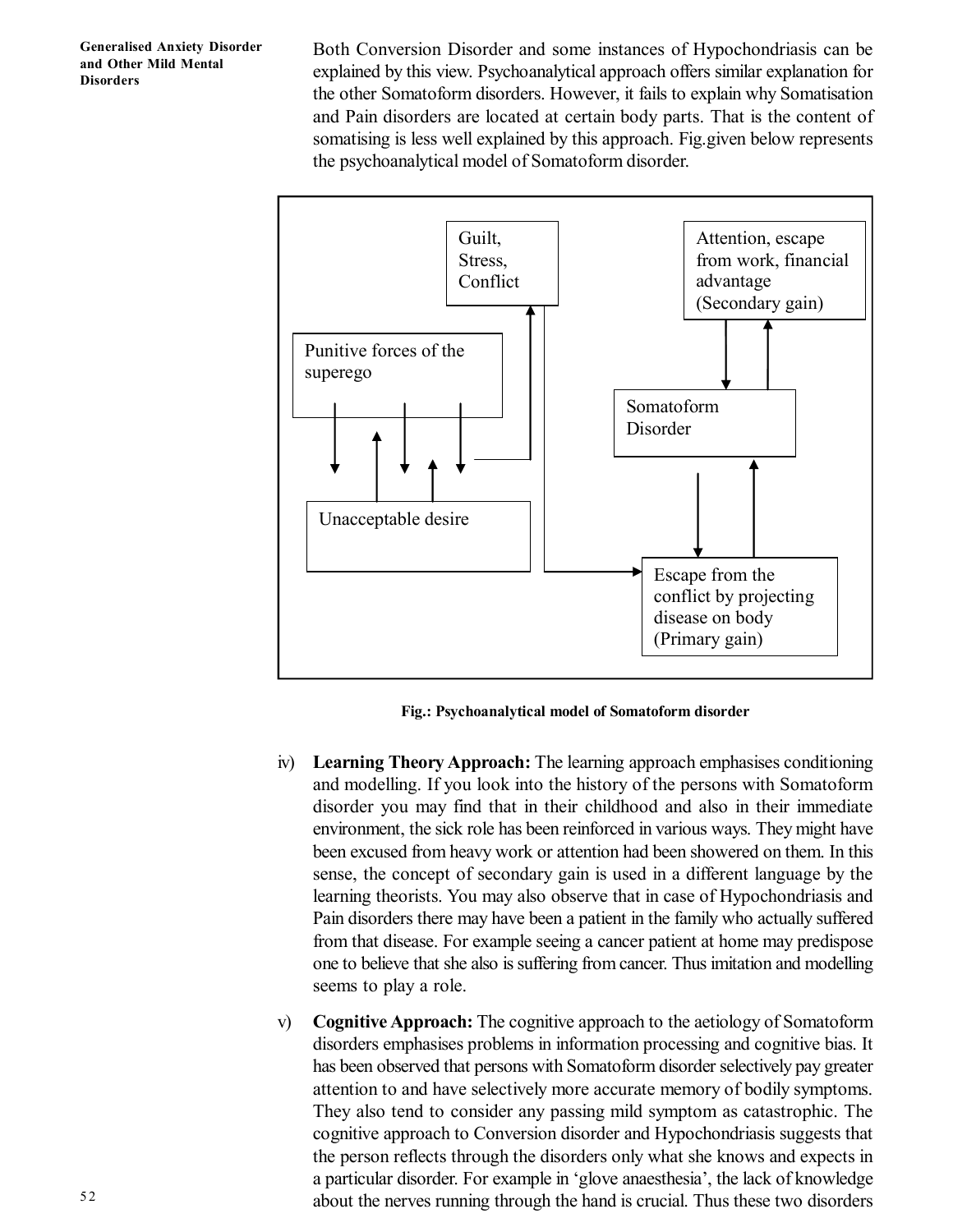vi) **Vulnerable Personality and Life Events:** It has been found observed that persons who are more suggestible or have labile emotions are more vulnerable to certain types of Somatoform disorders, like Conversion disorder. Obsessive predisposition overlaps with Hypochondriasis and Body Dysmorphic Disorder. Often the person with vulnerable personality encounters some traumatic or stressful event and the disorder ensues as a result of the interaction.

# **4.5 TREATMENT OF SOMATOFORM DISORDERS**

Treatment of Somatisation disorder is very difficult since the patient focuses on multiple loci of discomfort. One moderately effective treatment may be of a supportive kind. You may try to find a physician whom the person may visit regularly. This physician would check the client for the complaints but would not unnecessarily engage her in expensive investigations. There has been evidence that over long time the physical complaints subside to some extent. Cognitive therapy dealing with the secondary gain from the disorder may be used along with this supportive therapy.

Psychoanalysis and hypnotic therapy, directed toward unravelling the unconscious conflict has traditionally been used with Conversion disorder. From the behavioural perspective, non-reinforcement of sick role and reinforcement of normal movement / sensation may be helpful in some cases. You may also use cognitive restructuring approach to challenge secondary gains. You may also try to enhance coping skills and cognitive restructuring of the self. In the context of Conversion disorder, you must remember that in many cases spontaneous recovery occurs after a certain period when the primary gain has served its function.

Hypochondriasis, Body Dysmorphic disorder and Pain disorder are amenable to Cognitive Behavioural therapy. On the behavioural part, you may take help of the family for withdrawal of reinforcement of unwanted behaviour and introduce reinforcing desired behaviour. You may focus on the selective attention and cognitive bias toward specific bodily symptoms. The constant checking for bodily symptoms may be stopped through behavioural instruction. The belief about illness and utility of sick role may be challenged. You may also point out the misinterpretation, especially the tendency to catastrophize the bodily symptoms. Antidepressant medicine may be of moderate help in most of these cases.

#### **Self Assessment Questions**

|    | What is the main difference between Somatisation disorder and Pain disorder?                          |
|----|-------------------------------------------------------------------------------------------------------|
|    |                                                                                                       |
|    |                                                                                                       |
|    |                                                                                                       |
|    |                                                                                                       |
| 2) | What is the cultural explanation of decrease in prevalence of Conversion<br>disorder in recent years? |
|    |                                                                                                       |
|    |                                                                                                       |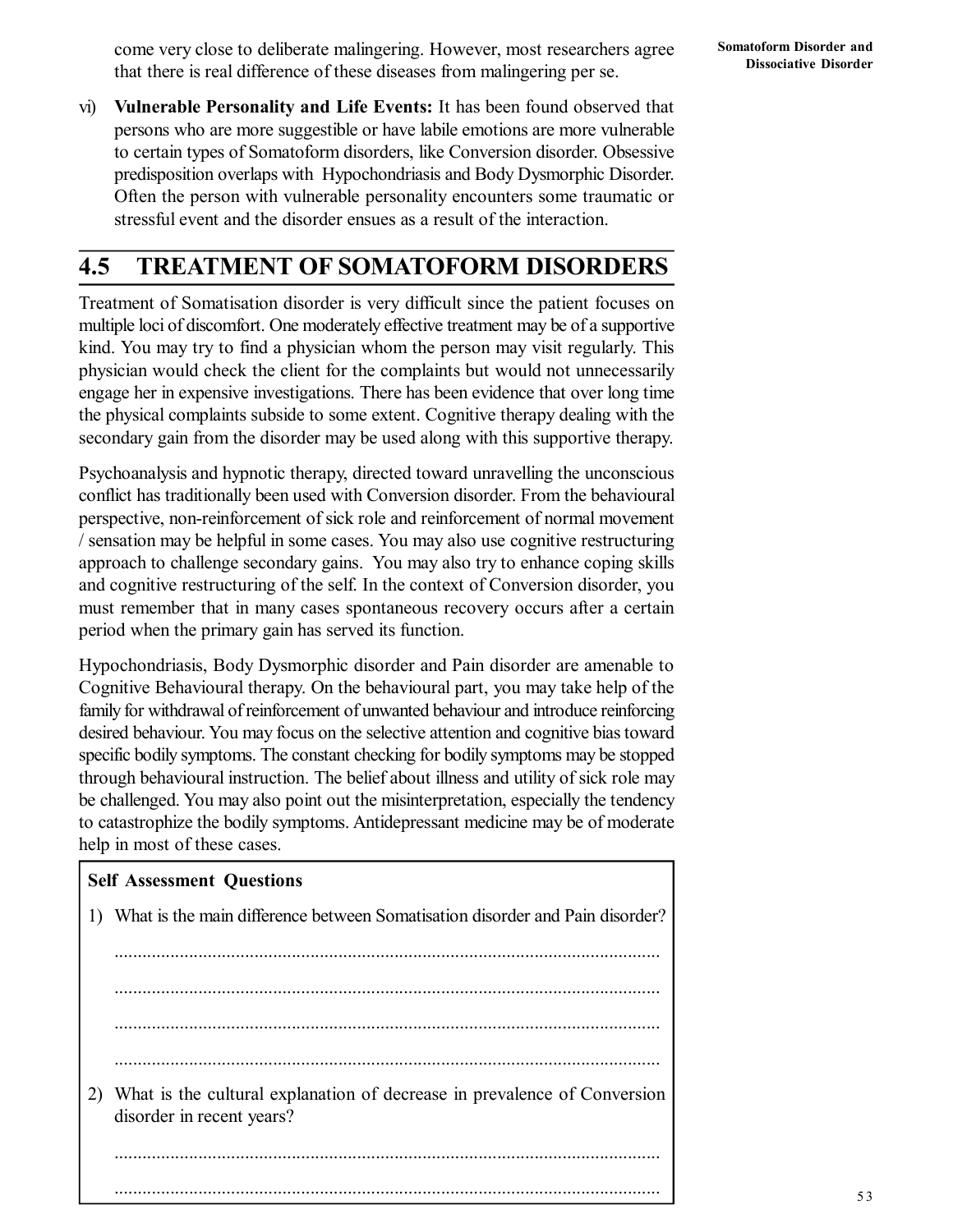..................................................................................................................... 3) What is the nature of cognitive bias in Somatoform disorders? ..................................................................................................................... ..................................................................................................................... ..................................................................................................................... 4) Write *True* (T) or *False* (F) beside the statement a) Behaviour therapy works best for Conversion disorder ( ).

.....................................................................................................................

- b) Persons with Body Dysmorphic disorder often have first degree relatives with OCD  $($ ).
- c) Somatisation disorder can be healed easily through insight therapy ( ).

# **4.6 DISSOCIATIVE DISORDERS: SYMPTOMS AND CLINICAL FEATURES**

You must have seen films and read stories where, after a psychological shock, the hero seems to have lost his memory. He cannot recognise people. Nor can he remember his own identity. Then suddenly, after a chain of events that make up the story, his memory returns and everything ends happily. Such stories reflect, often in an exaggerated and over-simplified fashion, the essence of Dissociative Disorders.

The term 'dissociation' refers to the separation of the activities of a person from conscious awareness. While psychoanalysis has long since highlighted the irrational aspects of human mind, cognitive psychology has also been concerned in recent years with non-conscious processes. In this section you would learn about three major Dissociative disorders. These are:

- 1) Dissociative Amnesia and Fugue
- 2) Depersonalisation Disorder
- 3) Dissociative Identity Disorder

#### **4.6.1 Dissociative Amnesia and Fugue**

i) **Dissociative Amnesia:** Amnesia means inability to remember. Amnesia may appear as a psychological escape from stress. But it may be a symptom in many organic diseases also. Dissociative amnesia has been defined by DSM IV – TR as a disturbance in one or more episodes of life or inability to recall significant events.

How would you differentiate between the amnesia caused due to actual brain damage and due to psychological causes? Of course neurological investigation would give you the first lead. But there are other functional differences as well. When amnesia has an organic basis usually you will find that the person is unable to remember all or most of the recent or remote past, or is unable to retain newly acquired information. Contrarily in Dissociative amnesia, the person is unable to retrieve selective portions of personal history and that forgetting is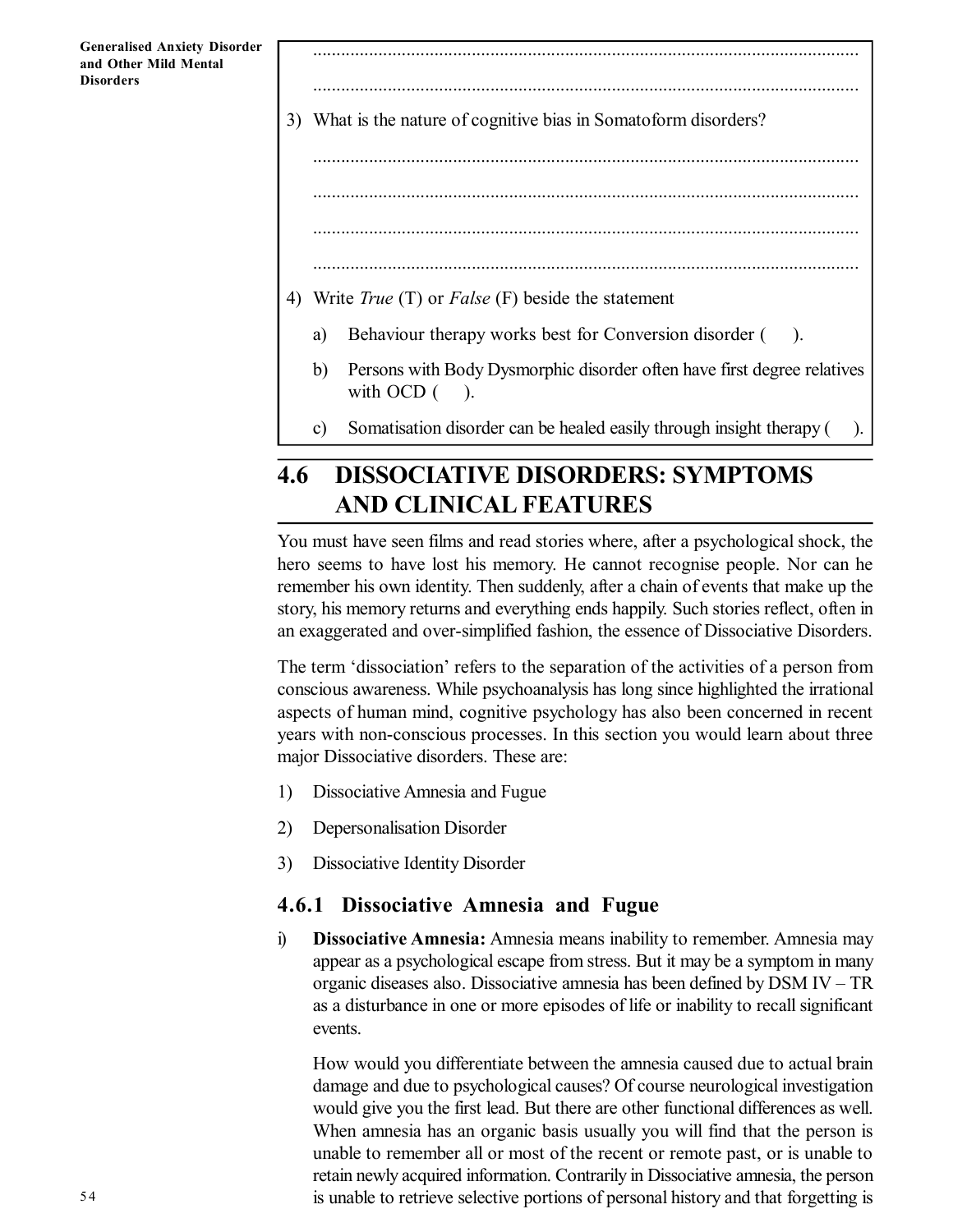not explained by biological causes. This usually happens following some stressful condition. The information is not permanently lost. These can be retrieved by hypnosis, narcotic analysis and sometimes spontaneously.

Dissociative amnesia can be localised to a specific period of life or may be generalised over a major part of the person's life. It can be selective, that is specific events may be lost. It can be continuous also, that is nothing is remembered beyond a certain point. Localised and selective amnesia are more common.

ii) **Dissociative Fugue:** The word 'fugue' means flight. Dissociative fugue is a sudden unexpected travelling away from home or work. This is often accompanied with amnesia. You may find the person with fugue confused about personal identity and she may also assume a new identity. If you look into her case history you may discover that the fugue occurred after a stressful event which probably was difficult to handle staying in the same place. You know that even in Alzheimer's Dementia, which is an organic disease, people tend to wander away. The motive to flight along with absence of other symptoms of Dementia distinguishes Dissociative fugue from wandering in the Alzheimer's disease.

A Case Study of Dissociative Dememtia and Fugue: Bobby, 35, was a middle manager at the sales department of a private firm. For the last few months he was being consistently unable to reach the target and was receiving unpleasant feedback from the boss and the subordinates alike. At home also he was having marital problems. One day he did not come back home from work. His wife waited for him till midnight and then informed the police. After about seven days he was found wandering in a small town far off from the city. He was having an altercation with the local people near a tea shop where he had stopped for a cup of tea. He had identified himself as Navin, and affirmed that he was looking for a job. However he could not produce any identification or could not say anything about his past. The local people had been suspicious, held him back, and informed the police. When the police found Navin alias Bobby, he could not remember his identity or how he had reached this place. He was wearing the same dress he had on seven days back. However his orientation to the time and date was intact.

#### **4.6.2 Depersonalisation Disorder**

Sometimes, under duress, you may have felt somewhat detached from reality. As if what is happening is not true, or as if you are observing the sequence of events as an outsider. This is one mode of tolerating immense pain, used automatically by the human mind. Depersonalisation means feeling as if one is not oneself. Derealisation means as if what is happening around is not real. While this may happen to anybody under extreme conditions, if a person persistently and recurrently suffers from this kind of experiences, you may think of diagnosing her as suffering from Depersonalisation disorder.

During this disorder, the person feels herself detached from her body and own mental processes. However, reality testing remains intact, that is hallucination and delusions do not occur. The person feels strangely detached from the internal and external events. Some may imagine oneself floating above one's body. There is usually a dreamlike character in the flow of existence, and one might be puzzled at the isolated and unfamiliar nature of the environment.

A Case Study of Depersonalisation Disorder: Meena, 20, works as a maid servant in an affluent house. She had been there for about three years. The mistress of the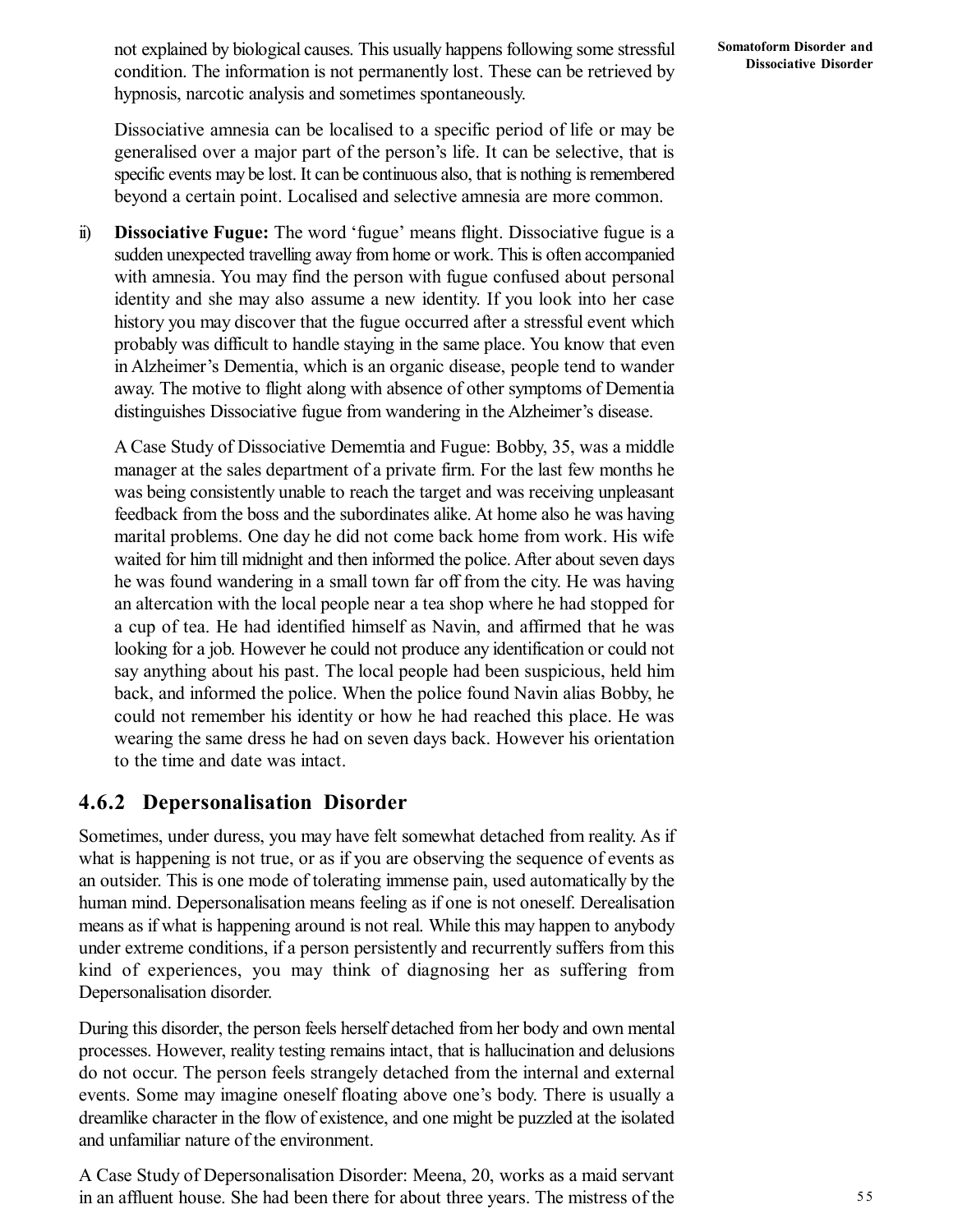house had recently noted that sometimes, when instructed to do some job, Meena stands for a while in a strange manner and looks vaguely around. Sometimes she stumbles over things and goes away to any random direction. Since at other times Meena had been a lovable girl and had worked well, the mistress had come to look upon her with compassion. She suspected some epileptic problem and took Meena to a neurologist. There Meena reported that for the last few months she had been occasionally feeling 'out of the body', and as if 'having no control on her mind'. At those moments her thinking gets clouded and she can 'come back only by shaking herself violently'. No neurological problem was found in the investigations. Case history revealed that some time back she had fallen in love with a married man and knew that it was impossible to be united with him. Neither her own family, nor the family where she worked, would approve of this union. The symptoms had appeared after she had strictly forbidden the man to see her.

#### **4.6.3 Dissociative Identity Disorder**

The most well known example of Dissociative Identity Disorder is the story of Dr. Jekyll and Mr. Hyde. One was a philanthropist and the other a killer. How would you feel if you go to sleep in your night suit at night, and wake up in the morning to find yourself in completely different attire and your shoes clad with mud? You do not know what you did at night. If it happens for days, may be you are having a different personality at night.

Dissociative Identity disorder is the modern name of what was earlier known as Multiple Personalities. DSM IV  $-$  TR requires that to diagnose a person as suffering from Dissociative Identity disorder, you must ensure that she has at least two separate ego states (known as alters) and they would be in complete control of your thinking, feeling and acting for different periods of times. Sometimes these alters are in touch with each other; often at least one alter is unaware of the existence of another. Therefore gaps in memory are common signs. The existence of the different alters is persistent and recurrent and not introduced by any chemical substance. These alters may have different or even opposite nature; they may dress, eat, interact differently. Often the subordinate alter works at a covert level while the host or original personality is operating at the surface. In such cases, this subordinate alter is said to be co-conscious. Gradually this alter makes its presence felt, and at one point takes over the control from the host.

You may have seen the movies 'Three faces of Eve' or 'Sybil'. These are based on real documented cases of Dissociative Identity disorder. Evelyn had three alters and Sybil had sixteen. After prolonged treatment some of the alters may be integrated with the host.

**A Case Study of Dissociative Identity Disorder:** Munna was a young boy in his teens known to be an obedient, if not a very good student at school. He came from a middle class family and lived with his parents in a city. He was shy by nature and introvert, though good at games. At one point of time, his parents started observing that Munna was becoming fidgety and suppressive, unable to explain some of his time away from home. There were reports form the school that he was being absent while Munna could not remember anything. His parents suspected that Munna might be involved in addiction, and brought him to a psychiatrist. While being asked by the doctor about his activities, Munna suddenly spoke in a different tone and identified himself as Munim, a rough and tough fellow with an aggressive personality and lack of concern for social rules. Munim said that he knows all about Munna, the boy who feigns innocence. He bunked school and went to 'bad boys' to learn their ways to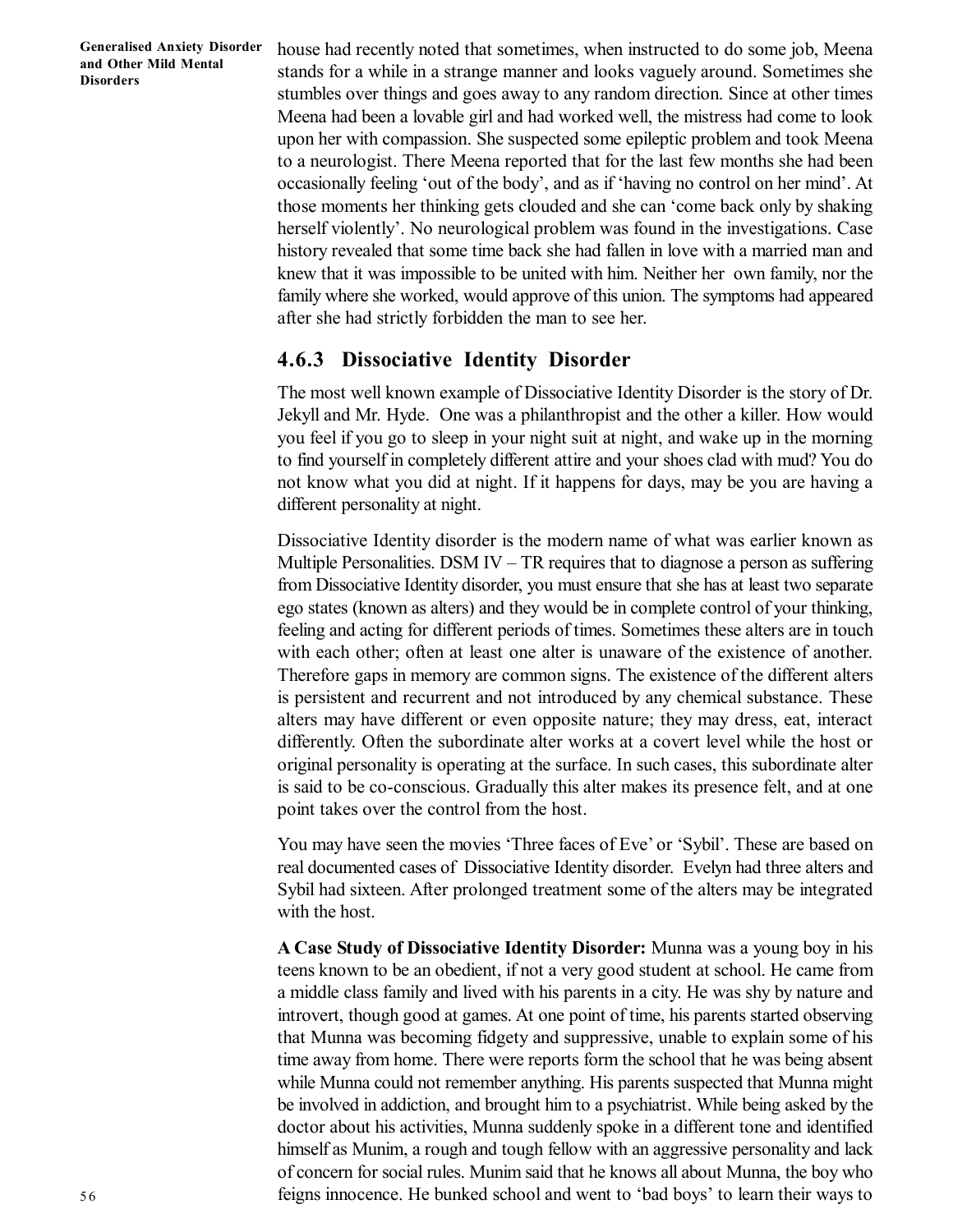fight the outer world. Munim also said that he had appeared to save Munna from his plight. Later on Munna revealed that as a small child he had witnessed gross physical and sexual torture of his mother by his father and grandparents. He was so afraid that he never let his parents know what he had seen. Upon asked, the parents admitted the truth of the family violence, which was dowry related and particularly poignant while Munna's grandparents were alive. Munna's parents patched up the relation after the older generation passed away and Munna grew up. Munim seemed to compensate for the suppressed aggression Munna had against his father's family.

## **4.7 PREVALENCE OF DISSOCIATIVE DISORDERS**

The prevalence of Dissociative disorders in population is not well researched. Amnesia probably occurs in about 5% to 7% of the population. Fugue is much less common, about 0.2%. Depersonalisation disorder occurs in about 2% to 3%. Dissociative Identity disorder was once considered to be very rare. Later on its diagnosis has been influenced by the scientific culture of the time. Some doctors diagnose it more, some merge it with schizophrenia. It may be prevalent in 1% to 2 % of the population.

## **4.8 AETIOLOGY OF DISSOCIATIVE DISORDERS**

#### **4.8.1 Biological Factors**

Like Somatoform disorder, biological factors are of secondary importance in Dissociative disorders also. At best a vulnerable personality with greater suggestibility may have some genetic implication.

#### **4.8.2 Psychological Factors**

The psychological causes are at the root of dissociative disorders.

- i) **Psychoanalytic Approach:** The psychoanalytic explanation highlights the operation of the defences of repression and denial in amnesia and fugue. When certain unconscious conflicts are extremely painful, and no acceptable escape route is left open, the ego may take resort to repression, making the content of the conflict unavailable, at least temporarily. Another important defence mechanism is operative in all Dissociative disorders, which is isolation of emotion and event. This is most prominent in Depersonalisation disorder.
- ii) **Behavioural Approach:** The learning approach attributes dissociation to the attempt of the person to avoid extreme stress. This dissociation is reinforced as it relieves the person from the stress. Sometimes they may self – hypnotize to go into the dissociated states.
- iii) **Cognitive Approach:** The cognitive perspective suggests that selective memory deficits takes place. Usually the person's episodic or autobiographical memory is affected, leaving the semantic memory relatively intact. Some case reports imply that implicit memory is intact while explicit memory only is disturbed. For example, a man with dissociative amnesia may not be able to remember his wife's name. But if he is asked to guess the wife's name from a list of possible names he might strike on the right name.

### **4.8.3 Cultural and Social Factors**

Some cultures tolerate or even encourage dissociative phenomena like possession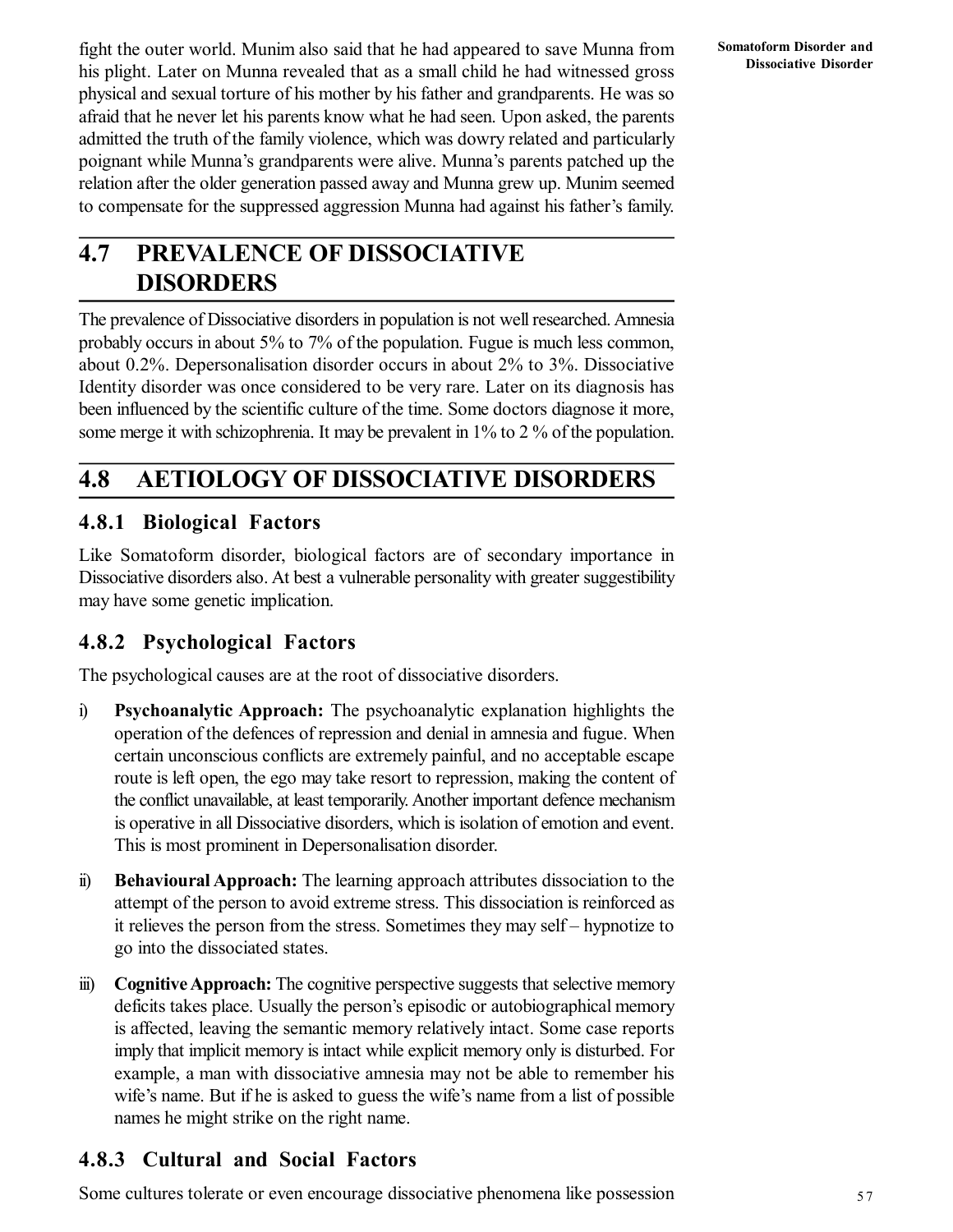and trance. Disturbances of identity gain a support within the culture and are reinforced. There have been some indications that dissociated identity in the form of possession by spirit is more common in non-western cultures.

#### **4.8.4 Vulnerable Personality and Stressful Life Events**

There are substantial evidences that those with dissociative disorder underwent severe trauma in childhood. Some had experienced physical abuse; some others had been sexually abused or forced into incestual relations. Dissociative disorders are common in PTSD also, after natural or man made disasters. It has also been found that some persons are high in hypnotisability and they are more prone to develop Dissociative Identity disorder after a trauma.

## **4.9 TREATMENT OF DISSOCIATIVE DISORDERS**

Dissociation is an escape from stress. Therefore, when you are dealing with a person with Dissociative amnesia and fugue, the first thing you must make sure is to keep her in a safe environment. If you can elicit from her case history the precipitating stressful event, you may assure her that she is safe from that danger. Sometimes, staying away from perceived danger leads to spontaneous recovery. Psychoanalytically oriented therapies and hypnotherapy may help to bring out the lost memory. Sometimes anxiolytic medicines are also used as adjunct to psychotherapy.

One word of caution here. Not all memories that are retrieved from the person with amnesia are reliable. You need to cross validate them from independent sources. And you must remember that simply reviving the memory is not the end of treatment. You need to work through the retrieved material so that the memories are properly contextualised.

There has been no systematic and controlled study about treating Depersonalisation Disorders. Antidepressants have been used, but there effectiveness is unknown. Hypnotherpay and training for self hypnosis may be of some use.

Dissociative Identity disorder has been claimed to be treated successfully by some therapists. Hypnotherapy and insight therapy have been used. The purpose of therapy is to integrate the personalities and convince each of them that there is no need to stay separate. The person needs to understand that coping can be done without splitting. As a therapist you need to be empathic toward each of the identities and deal with each on a fair level.

# **Self Assessment Questions** 1) Define dissociation. ..................................................................................................................... ..................................................................................................................... ..................................................................................................................... ..................................................................................................................... 2) What is dissociative fugue? ..................................................................................................................... .....................................................................................................................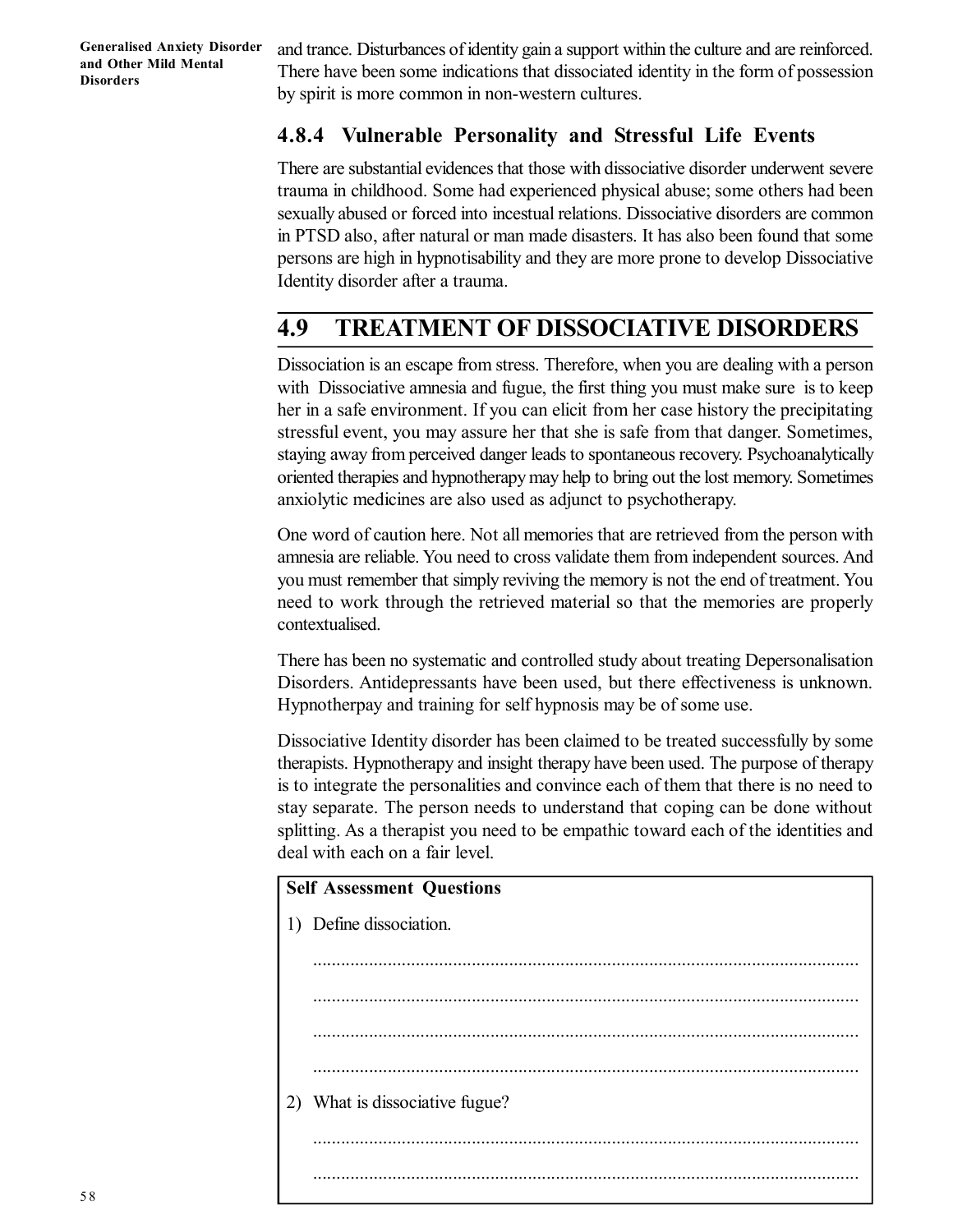| 3) |    | State the difference between depersonalisation and derealisation.                   |
|----|----|-------------------------------------------------------------------------------------|
|    |    |                                                                                     |
|    |    |                                                                                     |
|    |    |                                                                                     |
|    |    |                                                                                     |
| 4) |    | Write <i>True</i> $(T)$ or <i>False</i> $(F)$ beside the statement                  |
|    | a) | Dissociative amnesia can be selective about certain events (<br>$\cdot$             |
|    | b) | In Dissociative Identity Disorder, the alters never know each other (<br>$\cdot$ ). |
|    | c) | During depersonalisation the reality testing is usually badly affected (<br>).      |

## **4.10 LET US SUM UP**

In this unit we have focussed specifically on Somatoform Disorders and Dissociative Disorders. . We have learnt the symptoms and clinical features of five Somatoform disorders, namely Somatisation disorder, Pain disorder, Hypochondriasis, Conversion disorder and Body Dysmorphic disorder. We have also learnt about three Dissociative disorders namely Dissociative amnesia and fugue, Depersonalisation disorder and Dissociative Identity disorder. The prevalence of these disorders in the general population and time of onset have also been discussed. We have learnt about their aetiologies in terms of biological and psychological factors. We have also known that there are persons with vulnerable personalities who are more prone to developing these disorders when they encounter a stressful situation. We have also been acquainted with some of the biological and psychological treatment approaches to these disorders. Psychoanalytically oriented treatment and insight therapies are more applicable for some of these disorders. Medicine has relatively little impact. Cognitive behavioural approach seems to be another option.

## **4.11 UNIT END QUESTIONS**

- 1) Discuss the symptoms and clinical features of different types of somatoform disorders with case examples.
- 2) Discuss the prevalence of different somatoform Disorders.
- 3) Discuss the aetiological factors of somatoform Disorders.
- 4) Discuss the treatment options of somatoform Disorders.
- 5) Discuss the symptoms and clinical features of different types of dissociative disorders with case examples.
- 6) Discuss the prevalence of different dissociative disorders.
- 7) Discuss the aetiological factors of dissociative disorders.
- 8) Discuss the treatment options of dissociative disorders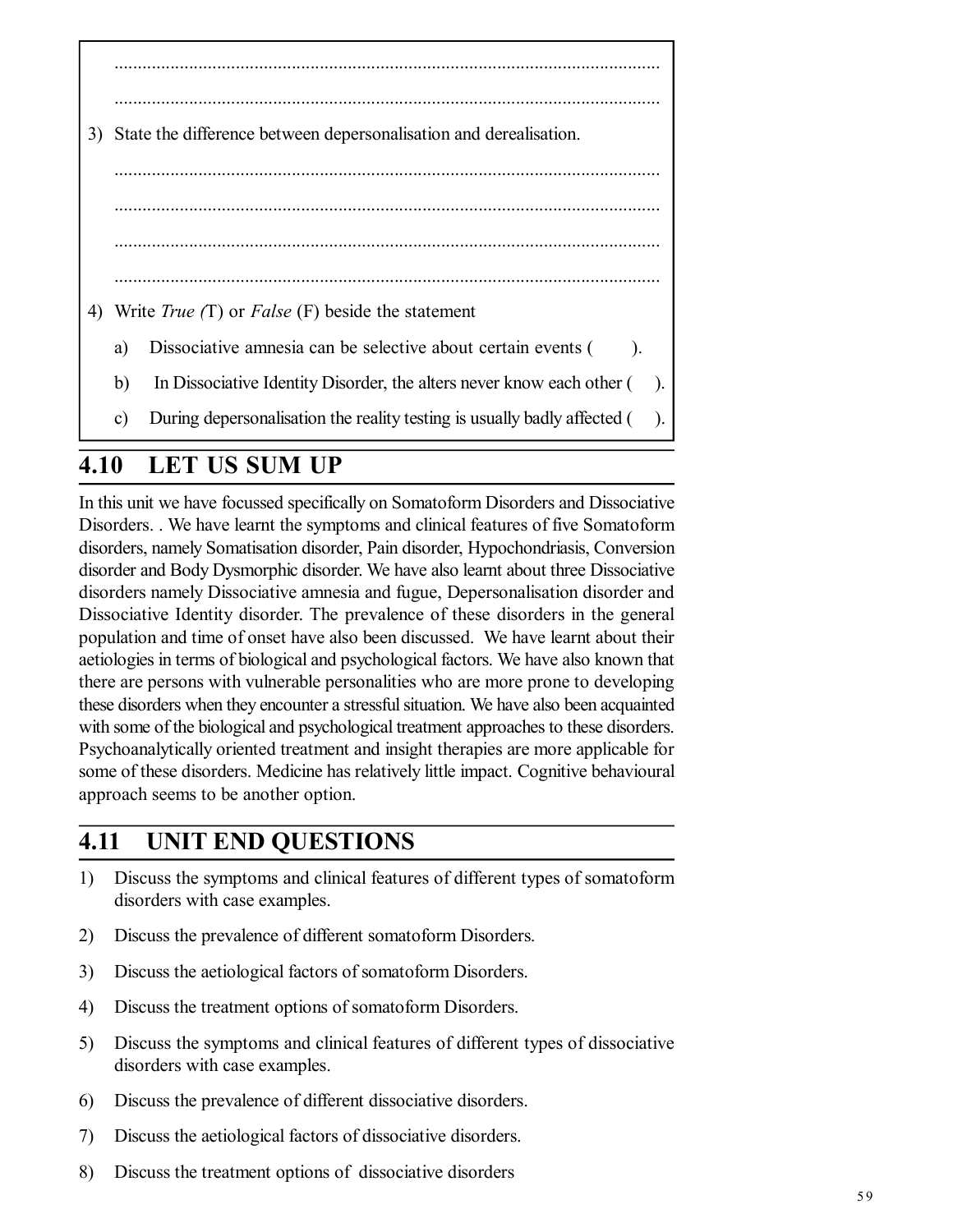| <b>Generalised Anxiety Disorder</b><br>and Other Mild Mental | <b>GLOSSARY</b><br>4.12      |  |                                                                                                                                                                                                                                                                                                                                                                                                                                                                                                                                                                                                                                   |  |
|--------------------------------------------------------------|------------------------------|--|-----------------------------------------------------------------------------------------------------------------------------------------------------------------------------------------------------------------------------------------------------------------------------------------------------------------------------------------------------------------------------------------------------------------------------------------------------------------------------------------------------------------------------------------------------------------------------------------------------------------------------------|--|
| <b>Disorders</b>                                             | Somatoform disorder          |  | Somatoform disorders refer to a group of<br>disorders where the person reports physical<br>complaints characteristic of bodily dysfunction.<br>But investigation usually fails to elicit any actual<br>physical defect.                                                                                                                                                                                                                                                                                                                                                                                                           |  |
|                                                              | <b>Dissociative disorder</b> |  | Dissociative Disorders refers to a group of<br>disorders where the activities of a person are<br>separated from conscious awareness. One may<br>forget one's own identity or feel detached from<br>oneself.                                                                                                                                                                                                                                                                                                                                                                                                                       |  |
|                                                              | <b>Malingering</b>           |  | Malingering refers to deliberately imitating the<br>symptoms of a physical or psychological disease<br>with the purpose of some practical advantage.                                                                                                                                                                                                                                                                                                                                                                                                                                                                              |  |
|                                                              | La Belle Indifference        |  | A state of mind in Conversion disorder where<br>the person has lost some sensory or motor<br>function suddenly, but the affective reaction to<br>this loss is not as intense as it should be. Rather<br>a kind of indifference is observed.                                                                                                                                                                                                                                                                                                                                                                                       |  |
|                                                              | Primary gain                 |  | This term is used in connection with<br>Somatoform Disorders, especially Conversion<br>Disorder. It refers to the primary unconscious<br>purpose that is served by the disorder. Its basic<br>motive is to protect and maintain the integrity<br>of the ego. When any uncontrollable yet<br>unacceptable sexual or aggressive impulse<br>attempts to burst out, the ego is under threat of<br>disruption. In the attempt to maintain control, it<br>may use repression. As a result, a physical<br>symptom in the form of sudden loss of sensory<br>or motor function is observed. It solves the<br>dilemma at least temporarily. |  |
|                                                              | <b>Secondary gain</b>        |  | Secondary gain refers to the advantages one<br>derives secondarily after any Somatoform<br>disorder, especially Conversion disorder has<br>taken place in the form of a physical illness.<br>Usually getting attention, financial advantage or<br>escape from work are the motives for<br>secondary gain.                                                                                                                                                                                                                                                                                                                         |  |
|                                                              | Amnesia                      |  | Amnesia refers to inability to remember all or<br>certain parts of personal history and identity. It<br>may occur in organic brain disorders like<br>Dementia or in psychiatric conditions like<br>Dissociation.                                                                                                                                                                                                                                                                                                                                                                                                                  |  |
|                                                              | <b>Fugue</b>                 |  | The word fugue means flight. In Dissociative<br>fugue the person suddenly wanders away from                                                                                                                                                                                                                                                                                                                                                                                                                                                                                                                                       |  |